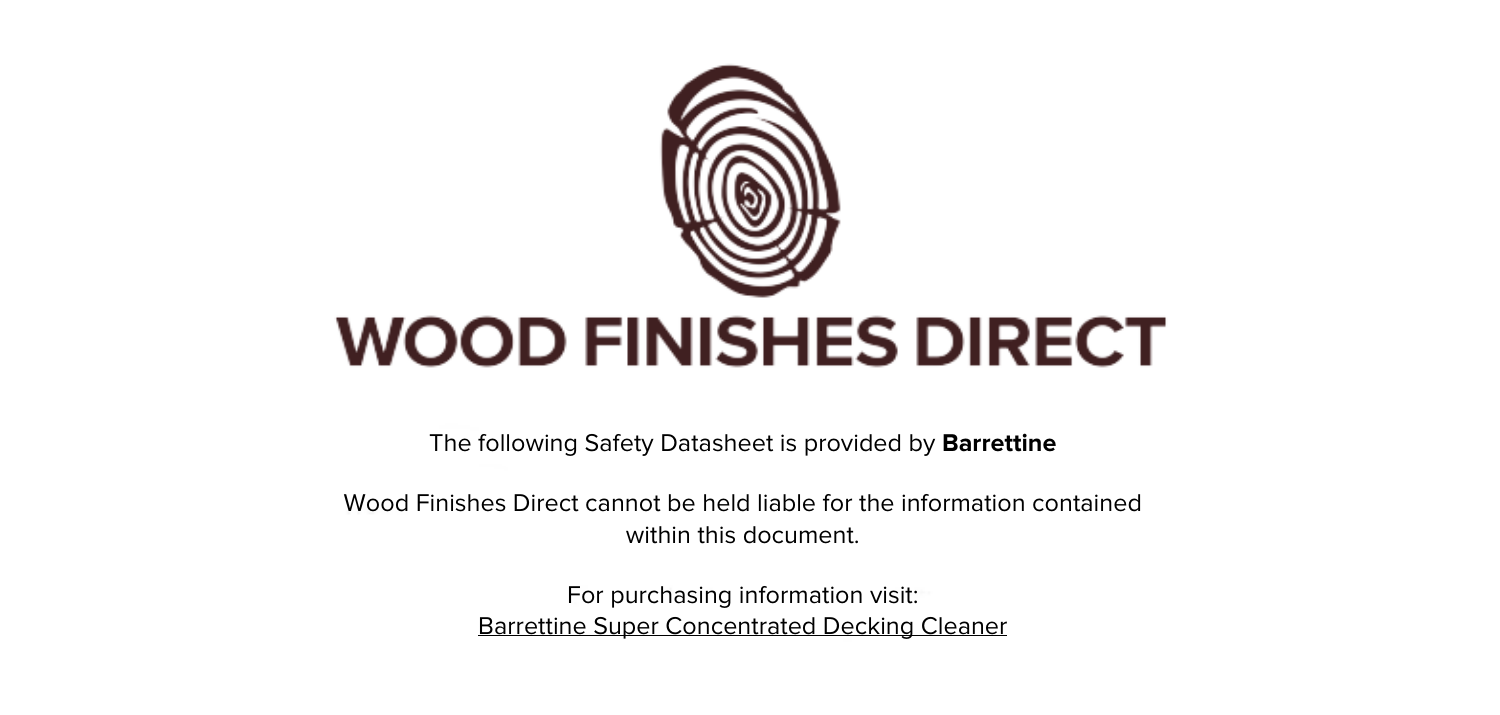

Safety Data Sheet

according to Regulation (EC) No. 1907/2006 (REACH) with its amendment Regulation (EU) 2015/830 Issue date: 9/11/2020 Revision date: 12/9/2020 Supersedes version of: 9/11/2020 Version: 2.0

## **SECTION 1: Identification of the substance/mixture and of the company/undertaking**

## **1.1. Product identifier**

| Product form  | : Mixture                      |
|---------------|--------------------------------|
| Product name  | : Concentrated Decking Cleaner |
| UFI           | : 0S30-5014-300C-HQC0          |
| Product code  | : SDECLGEN                     |
| Product group | $\therefore$ Blend             |
|               |                                |

**1.2. Relevant identified uses of the substance or mixture and uses advised against**

### **1.2.1. Relevant identified uses**

|  | Intended for general public |  |  |
|--|-----------------------------|--|--|
|  | Main use category           |  |  |
|  |                             |  |  |

: Professional use, Consumer use

- Use of the substance/mixture in the substance/mixture in the substance of the substance of the substance of the substance of the substance of the substance of the substance of the substance of the substance of the substanc
- Function or use category **Exercise 20** Function or use category **in the case of the Cleaning/washing agents and additives**

#### **1.2.2. Uses advised against**

Restrictions on use **EXECUTE:** Any other use not identified.

### **1.3. Details of the supplier of the safety data sheet**

| <b>Supplier</b>                               | EU                                                    |
|-----------------------------------------------|-------------------------------------------------------|
| J.V. Barrett & Co. Ltd                        | Barrettine (Europe) Ltd                               |
| St Ivel Way                                   | Unit 3D North Point House, North Point Business Park. |
| Warmley                                       | New Mallow Road                                       |
| BS30 8TY Bristol - United Kingdom             | T23 AT2P Cork - Ireland                               |
| T +44 (0)1179 60 00 60                        | T +44 1179 60 00 60                                   |
| sales@barrettine.co.uk - www.barrettine.co.uk | sales@barrettine.co.uk - www.barrettine.co.uk         |
|                                               |                                                       |

### **1.4. Emergency telephone number**

Emergency number : +44 (0) 1179 600060 (Office hours only 8am - 5pm Mon- Thurs. 8 am - 4.30 pm Fri.) +44 (0) 1270 502891 (Out of hours emergency number)

| <b>Country</b> | <b>Organisation/Company</b>                                     | <b>Address</b>                                         | <b>Emergency number</b>                                                                                | <b>Comment</b> |
|----------------|-----------------------------------------------------------------|--------------------------------------------------------|--------------------------------------------------------------------------------------------------------|----------------|
| Ireland        | National Poisons Information Centre<br><b>Beaumont Hospital</b> | <b>PO Box 1297</b><br><b>Beaumont Road</b><br>9 Dublin | +353 1 809 2566<br>(Healthcare professionals-<br>24/7)<br>+353 1 809 2166 (public,<br>8am - 10pm, 7/7) |                |

## **SECTION 2: Hazards identification**

### **2.1. Classification of the substance or mixture**

| <b>Classification according to Regulation (EC) No. 1272/2008 [CLP]</b> |      |
|------------------------------------------------------------------------|------|
| Acute toxicity (inhal.). Category 4                                    | H332 |
| Serious eye damage/eye irritation, Category 1                          | H318 |
| Full text of H statements : see section 16                             |      |

### **Adverse physicochemical, human health and environmental effects**

Causes serious eye damage. Harmful if inhaled.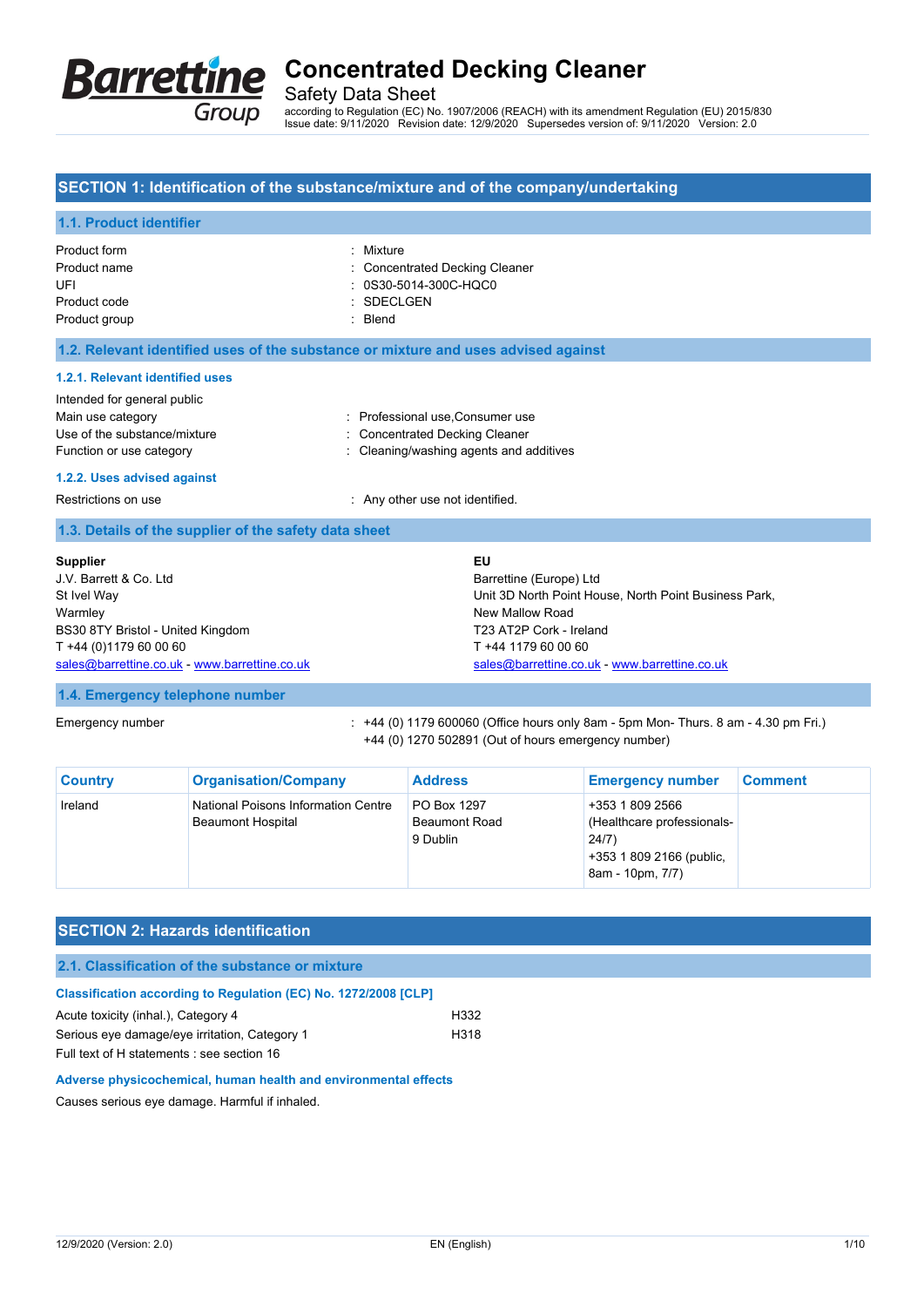Safety Data Sheet

according to Regulation (EC) No. 1907/2006 (REACH) with its amendment Regulation (EU) 2015/830

## **2.2. Label elements**

| Labelling according to Regulation (EC) No. 1272/2008 [CLP] |                                                                                                                                                                                                                                                                                                                                                                                                                                                                                                                                                                                                                                                                                                                     |
|------------------------------------------------------------|---------------------------------------------------------------------------------------------------------------------------------------------------------------------------------------------------------------------------------------------------------------------------------------------------------------------------------------------------------------------------------------------------------------------------------------------------------------------------------------------------------------------------------------------------------------------------------------------------------------------------------------------------------------------------------------------------------------------|
| Hazard pictograms (CLP)                                    | GHS05<br>GHS07                                                                                                                                                                                                                                                                                                                                                                                                                                                                                                                                                                                                                                                                                                      |
| Signal word (CLP)                                          | Danger                                                                                                                                                                                                                                                                                                                                                                                                                                                                                                                                                                                                                                                                                                              |
| Contains                                                   | Alcohols, C9-11 ethoxylated, < 2.5 EO; 2,2'-iminodiethanol                                                                                                                                                                                                                                                                                                                                                                                                                                                                                                                                                                                                                                                          |
| Hazard statements (CLP)                                    | H318 - Causes serious eye damage.<br>H332 - Harmful if inhaled.                                                                                                                                                                                                                                                                                                                                                                                                                                                                                                                                                                                                                                                     |
| Precautionary statements (CLP)                             | : P101 - If medical advice is needed, have product container or label at hand.<br>P102 - Keep out of reach of children.<br>P261 - Avoid breathing vapours, spray.<br>P271 - Use only outdoors or in a well-ventilated area.<br>P280 - Wear protective gloves, protective clothing, eye protection, face protection.<br>P305+P351+P338 - IF IN EYES: Rinse cautiously with water for several minutes. Remove<br>contact lenses, if present and easy to do. Continue rinsing.<br>P312 - Call a POISON CENTER, doctor if you feel unwell.<br>P501 - Dispose of contents and container to hazardous or special waste collection point, in<br>accordance with local, regional, national and/or international regulation. |
| Child-resistant fastening                                  | Not applicable                                                                                                                                                                                                                                                                                                                                                                                                                                                                                                                                                                                                                                                                                                      |
| Tactile warning                                            | Applicable                                                                                                                                                                                                                                                                                                                                                                                                                                                                                                                                                                                                                                                                                                          |

**2.3. Other hazards**

No additional information available

# **SECTION 3: Composition/information on ingredients**

## **3.1. Substances**

### Not applicable

### **3.2. Mixtures**

| <b>Name</b>                           | <b>Product identifier</b>                                                                              | $\%$         | <b>Classification according to</b><br><b>Regulation (EC) No.</b><br>1272/2008 [CLP]     |
|---------------------------------------|--------------------------------------------------------------------------------------------------------|--------------|-----------------------------------------------------------------------------------------|
| Alcohols, C9-11 ethoxylated, < 2.5 EO | (CAS-No.) 68439-46-3<br>(EC-No.) 614-482-0                                                             | $\geq 10$    | Eye Dam. 1, H318                                                                        |
| 2.2'-iminodiethanol                   | (CAS-No.) 111-42-2<br>(EC-No.) 203-868-0<br>(EC Index-No.) 603-071-00-1<br>(REACH-no) 01-2119488930-28 | $\geq 1 - 3$ | Acute Tox. 4 (Oral), H302<br>STOT RE 2, H373<br>Skin Irrit. 2, H315<br>Eye Dam. 1, H318 |

Full text of H-statements: see section 16

| <b>SECTION 4: First aid measures</b>   |                                                                                                                                                         |
|----------------------------------------|---------------------------------------------------------------------------------------------------------------------------------------------------------|
| 4.1. Description of first aid measures |                                                                                                                                                         |
| First-aid measures general             | : Call a poison center or a doctor if you feel unwell.                                                                                                  |
| First-aid measures after inhalation    | : Remove person to fresh air and keep comfortable for breathing. Get medical<br>advice/attention if you feel unwell.                                    |
| First-aid measures after skin contact  | Wash skin with plenty of water. Take off contaminated clothing. If skin irritation occurs: Get<br>medical advice/attention.                             |
| First-aid measures after eye contact   | : Rinse cautiously with water for several minutes. Remove contact lenses, if present and easy<br>to do. Continue rinsing. Get medical advice/attention. |
| First-aid measures after ingestion     | : Call a poison center or a doctor if you feel unwell.                                                                                                  |
|                                        |                                                                                                                                                         |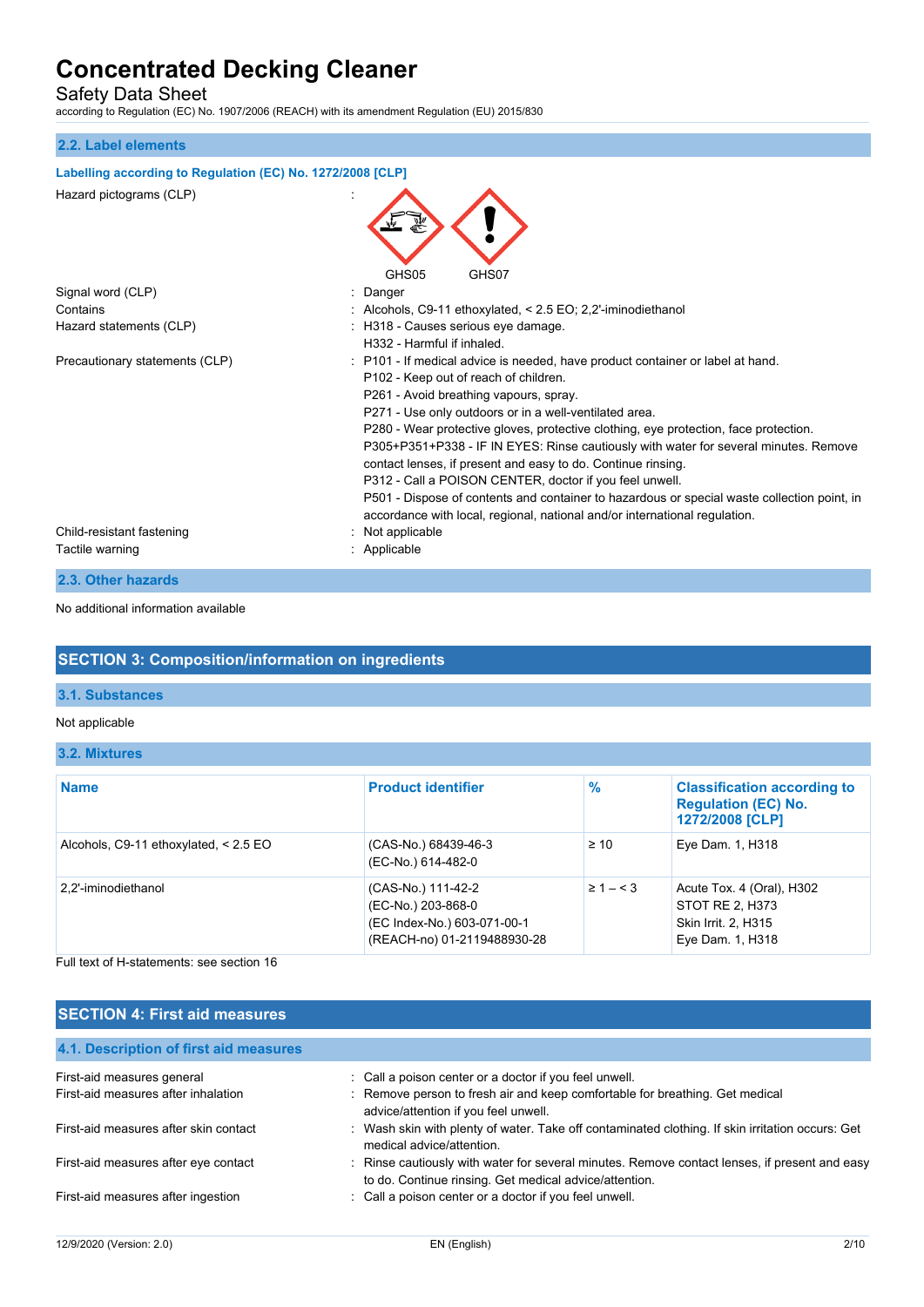Safety Data Sheet

according to Regulation (EC) No. 1907/2006 (REACH) with its amendment Regulation (EU) 2015/830

| 4.2. Most important symptoms and effects, both acute and delayed                                                                                   |                                                                                                                                                          |  |
|----------------------------------------------------------------------------------------------------------------------------------------------------|----------------------------------------------------------------------------------------------------------------------------------------------------------|--|
| Symptoms/effects after inhalation<br>Symptoms/effects after skin contact<br>Symptoms/effects after eye contact<br>Symptoms/effects after ingestion | : May cause respiratory irritation.<br>: May cause an allergic skin reaction.<br>: Serious damage to eyes.<br>: Ingestion may cause nausea and vomiting. |  |
|                                                                                                                                                    | 4.3. Indication of any immediate medical attention and special treatment needed                                                                          |  |

Treat symptomatically.

| <b>SECTION 5: Firefighting measures</b>                    |                                                                                                                                             |  |
|------------------------------------------------------------|---------------------------------------------------------------------------------------------------------------------------------------------|--|
| 5.1. Extinguishing media                                   |                                                                                                                                             |  |
| Suitable extinguishing media                               | : Water spray. Dry powder. Foam. Carbon dioxide.                                                                                            |  |
| 5.2. Special hazards arising from the substance or mixture |                                                                                                                                             |  |
| Hazardous decomposition products in case of fire           | : Toxic fumes may be released.                                                                                                              |  |
| 5.3. Advice for firefighters                               |                                                                                                                                             |  |
| Protection during firefighting                             | : Do not attempt to take action without suitable protective equipment. Self-contained<br>breathing apparatus. Complete protective clothing. |  |

| <b>SECTION 6: Accidental release measures</b>                            |                                                                                                                                                                |  |
|--------------------------------------------------------------------------|----------------------------------------------------------------------------------------------------------------------------------------------------------------|--|
| 6.1. Personal precautions, protective equipment and emergency procedures |                                                                                                                                                                |  |
| 6.1.1. For non-emergency personnel<br><b>Emergency procedures</b>        | : Ventilate spillage area. Avoid contact with skin and eyes. Avoid breathing vapours, spray.                                                                   |  |
| 6.1.2. For emergency responders                                          |                                                                                                                                                                |  |
| Protective equipment                                                     | : Do not attempt to take action without suitable protective equipment. For further information<br>refer to section 8: "Exposure controls/personal protection". |  |
| <b>6.2. Environmental precautions</b>                                    |                                                                                                                                                                |  |
| Avoid release to the environment                                         |                                                                                                                                                                |  |

| 6.3. Methods and material for containment and cleaning up |                                                                                                                  |
|-----------------------------------------------------------|------------------------------------------------------------------------------------------------------------------|
| Methods for cleaning up<br>Other information              | Take up liquid spill into absorbent material.<br>: Dispose of materials or solid residues at an authorised site. |
| 6.4. Reference to other sections                          |                                                                                                                  |

For further information refer to section 13.

| <b>SECTION 7: Handling and storage</b>                            |                                                                                                                                                                                                          |  |  |
|-------------------------------------------------------------------|----------------------------------------------------------------------------------------------------------------------------------------------------------------------------------------------------------|--|--|
| 7.1. Precautions for safe handling                                |                                                                                                                                                                                                          |  |  |
| Precautions for safe handling                                     | Ensure good ventilation of the work station. Avoid contact with skin and eyes. Wear<br>personal protective equipment. Use only outdoors or in a well-ventilated area. Avoid<br>breathing vapours, spray. |  |  |
| Hygiene measures                                                  | Do not eat, drink or smoke when using this product. Always wash hands after handling the<br>product.                                                                                                     |  |  |
| 7.2. Conditions for safe storage, including any incompatibilities |                                                                                                                                                                                                          |  |  |
| Storage conditions<br>Incompatible products                       | Store in a well-ventilated place. Keep cool.<br>: Oxidizing agent. Strong bases.                                                                                                                         |  |  |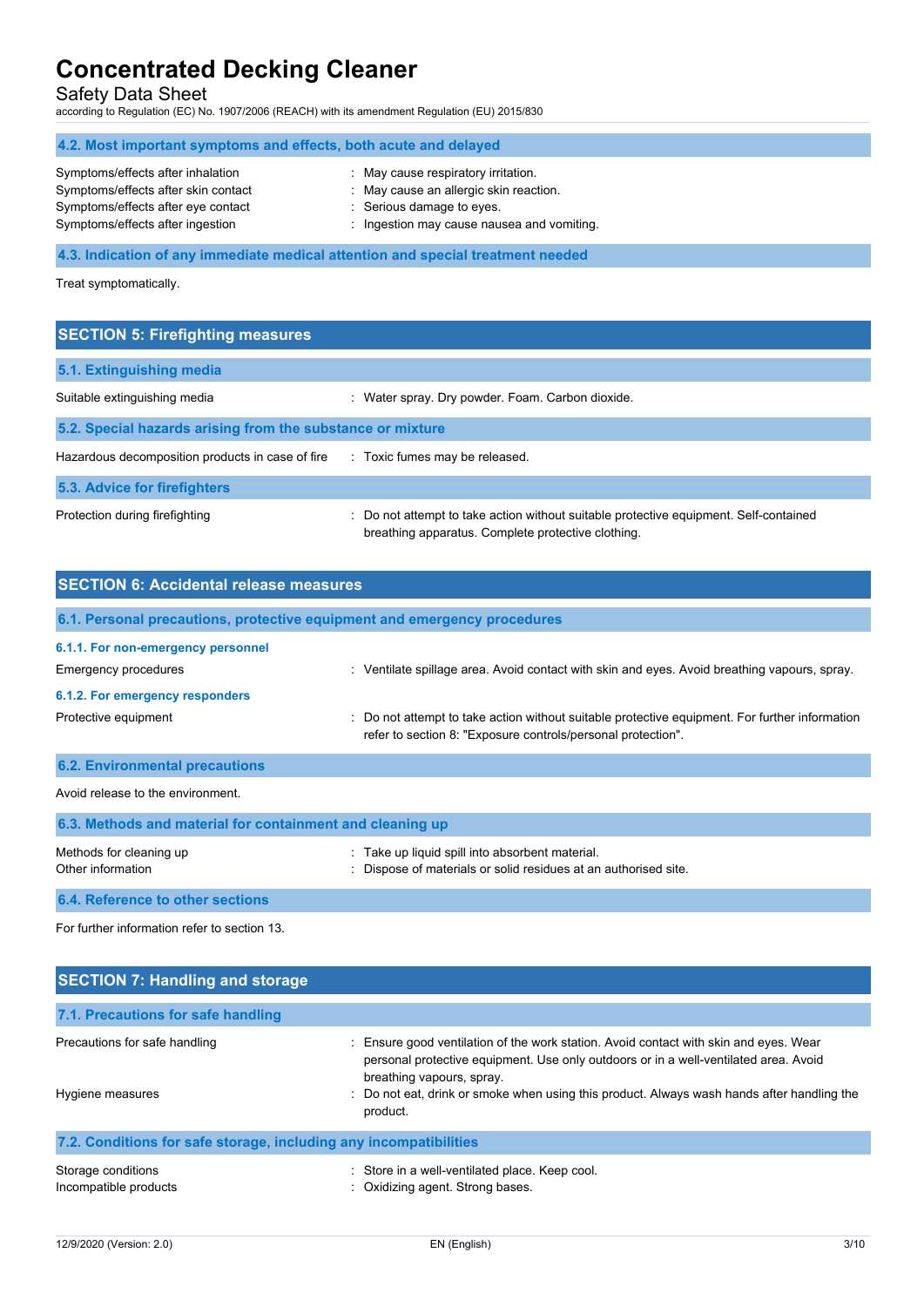Safety Data Sheet

according to Regulation (EC) No. 1907/2006 (REACH) with its amendment Regulation (EU) 2015/830

### **7.3. Specific end use(s)**

No additional information available

# **SECTION 8: Exposure controls/personal protection**

## **8.1. Control parameters**

| 2,2'-iminodiethanol (111-42-2)                |                                                        |  |
|-----------------------------------------------|--------------------------------------------------------|--|
| <b>Ireland - Occupational Exposure Limits</b> |                                                        |  |
| Local name                                    | Diethanolamine [2,2'-Iminodiethanol]                   |  |
| OEL (8 hours ref) (mg/m <sup>3</sup> )        | 1 mg/m <sup>3</sup> IFV (Inhlable Fraction and Vapour) |  |
| OEL (8 hours ref) (ppm)                       | $0.2$ ppm                                              |  |
| Regulatory reference                          | Chemical Agents Code of Practice 2020                  |  |

### **8.2. Exposure controls**

**Appropriate engineering controls:**

Ensure good ventilation of the work station.

### **Personal protective equipment:**

Personal protective equipment for the body should be selected based on the task being performed and the risks involved and should be approved by a specialist before handling this product.

### **Hand protection:**

Wear chemically resistant gloves tested to EN374

### **Eye protection:**

Safety glasses. Chemical goggles or safety glasses

### **Skin and body protection:**

Wear suitable protective clothing

### **Respiratory protection:**

In case of insufficient ventilation, wear suitable respiratory equipment

### **Personal protective equipment symbol(s):**



**Environmental exposure controls:** Avoid release to the environment.

# **SECTION 9: Physical and chemical properties**

## **9.1. Information on basic physical and chemical properties**

| Physical state                             | : Liguid            |
|--------------------------------------------|---------------------|
| Colour                                     | : No data available |
| Odour                                      | : No data available |
| Odour threshold                            | : No data available |
| рH                                         | : No data available |
| Relative evaporation rate (butylacetate=1) | : No data available |
|                                            |                     |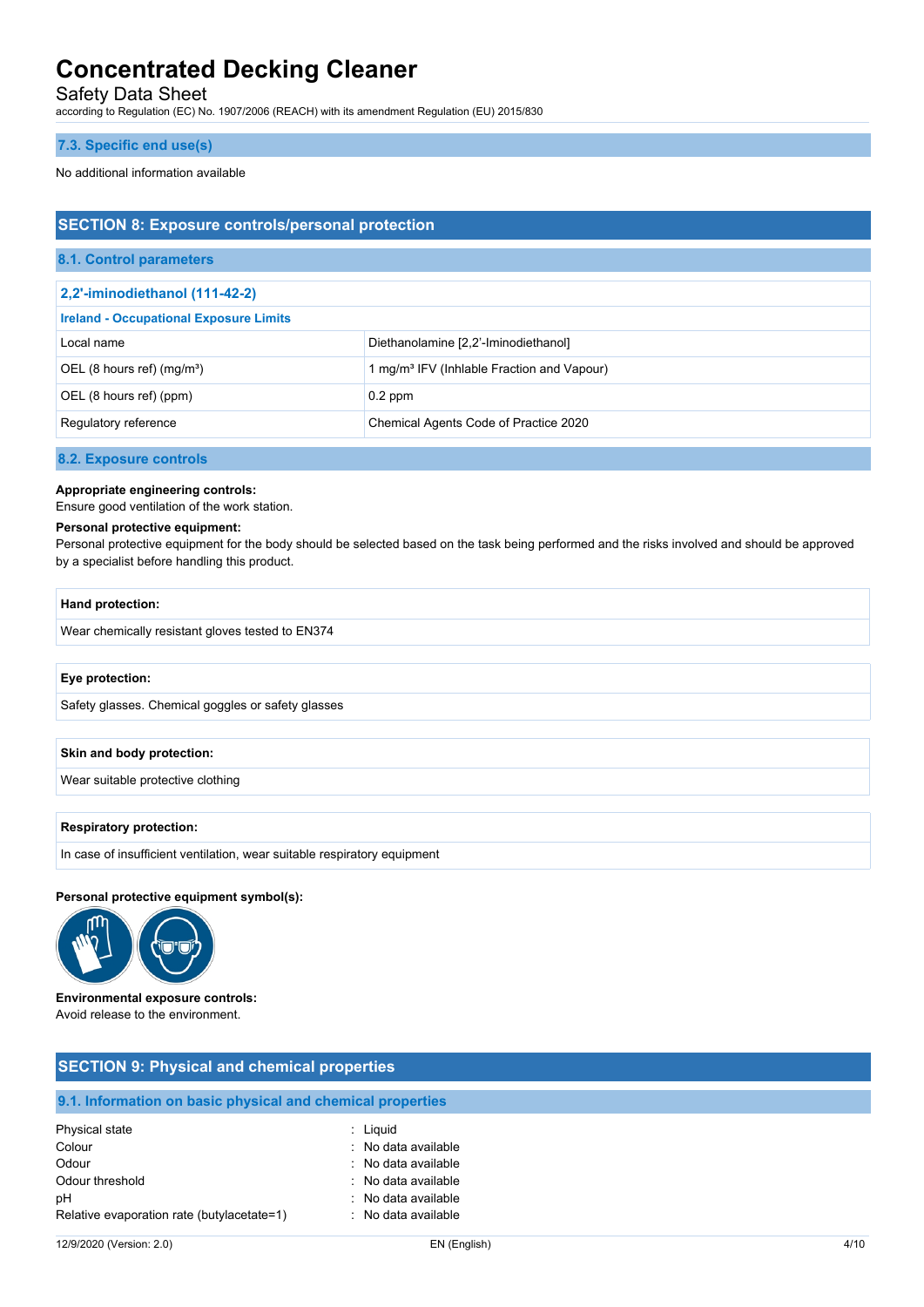# Safety Data Sheet

according to Regulation (EC) No. 1907/2006 (REACH) with its amendment Regulation (EU) 2015/830

| Melting point                                   | : Not applicable    |
|-------------------------------------------------|---------------------|
| Freezing point                                  | No data available   |
| Boiling point                                   | No data available   |
| Flash point                                     | No data available   |
| Auto-ignition temperature                       | No data available   |
| Decomposition temperature                       | No data available   |
| Flammability (solid, gas)                       | Not applicable      |
| Vapour pressure                                 | No data available   |
| Relative vapour density at 20 °C                | No data available   |
| Relative density                                | No data available   |
| Solubility                                      | : No data available |
| Partition coefficient n-octanol/water (Log Pow) | No data available   |
| Viscosity, kinematic                            | No data available   |
| Viscosity, dynamic                              | No data available   |
| Explosive properties                            | No data available   |
| Oxidising properties                            | No data available   |
| <b>Explosive limits</b>                         | No data available   |
|                                                 |                     |

### **9.2. Other information**

No additional information available

# **SECTION 10: Stability and reactivity**

### **10.1. Reactivity**

The product is non-reactive under normal conditions of use, storage and transport.

### **10.2. Chemical stability**

Stable under normal conditions.

**10.3. Possibility of hazardous reactions**

No dangerous reactions known under normal conditions of use.

**10.4. Conditions to avoid**

None under recommended storage and handling conditions (see section 7).

**10.5. Incompatible materials**

Oxidizing agent. Strong bases.

**10.6. Hazardous decomposition products**

Under normal conditions of storage and use, hazardous decomposition products should not be produced.

| <b>SECTION 11: Toxicological information</b>                                    |                                                               |  |  |
|---------------------------------------------------------------------------------|---------------------------------------------------------------|--|--|
| 11.1. Information on toxicological effects                                      |                                                               |  |  |
| Acute toxicity (oral)<br>Acute toxicity (dermal)<br>Acute toxicity (inhalation) | : Not classified<br>: Not classified<br>: Harmful if inhaled. |  |  |
| <b>Concentrated Decking Cleaner</b>                                             |                                                               |  |  |
| ATE CLP (gases)                                                                 | 4500 ppmv/4h                                                  |  |  |
| ATE CLP (vapours)                                                               | 11 mg/l/4 $h$                                                 |  |  |
| ATE CLP (dust, mist)                                                            | 1.5 mg/l/4h                                                   |  |  |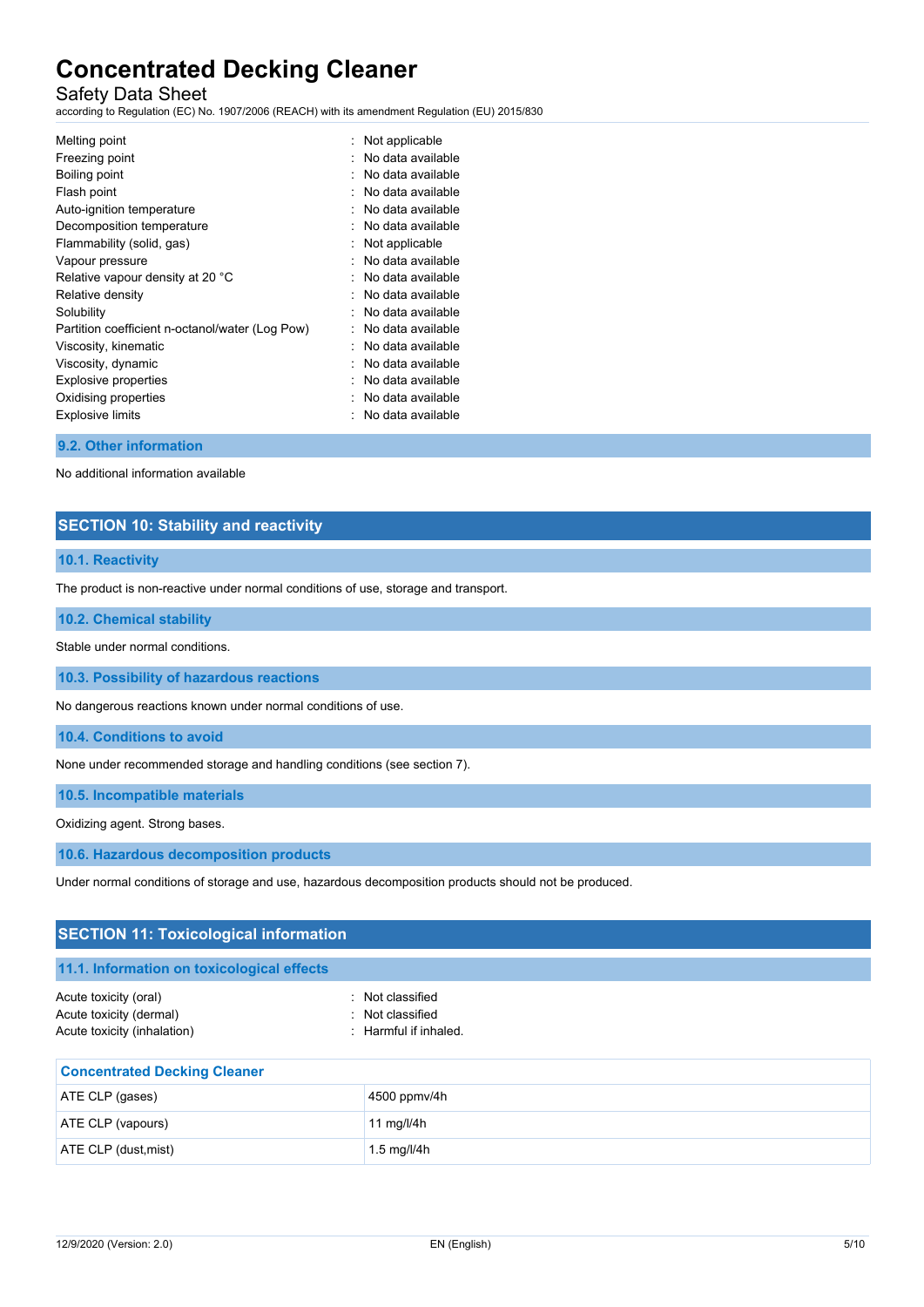Safety Data Sheet

according to Regulation (EC) No. 1907/2006 (REACH) with its amendment Regulation (EU) 2015/830

| Alcohols, C9-11 ethoxylated, < 2.5 EO (68439-46-3)         |                                                                                                                          |
|------------------------------------------------------------|--------------------------------------------------------------------------------------------------------------------------|
| LD50 dermal rat                                            | > 2000 mg/kg bodyweight Animal: rat, Guideline: OECD Guideline 402 (Acute Dermal<br>Toxicity)                            |
| LC50 Inhalation - Rat                                      | > 1.6 mg/l air Animal: rat, Guideline: OECD Guideline 403 (Acute Inhalation Toxicity)                                    |
|                                                            |                                                                                                                          |
| 2,2'-iminodiethanol (111-42-2)                             |                                                                                                                          |
| LD50 oral rat                                              | 1600 mg/kg Source: ECHA                                                                                                  |
| Skin corrosion/irritation                                  | Not classified                                                                                                           |
| Serious eye damage/irritation                              | Causes serious eye damage.                                                                                               |
| Respiratory or skin sensitisation                          | Not classified<br>Not classified                                                                                         |
| Germ cell mutagenicity<br>Carcinogenicity                  | : Not classified                                                                                                         |
| 2,2'-iminodiethanol (111-42-2)                             |                                                                                                                          |
| IARC group                                                 | 2B - Possibly carcinogenic to humans                                                                                     |
| 2,2'-iminodiethanol (111-42-2)                             |                                                                                                                          |
| NOAEL (chronic, oral, animal/male, 2 years)                | 64 mg/kg bodyweight Animal: rat, Animal sex: male, Guideline: OECD Guideline 451                                         |
|                                                            | (Carcinogenicity Studies), Remarks on results: other: Effect type: carcinogenicity (migrated<br>information)             |
| Reproductive toxicity                                      | : Not classified                                                                                                         |
| STOT-single exposure                                       | : Not classified                                                                                                         |
| STOT-repeated exposure                                     | : Not classified                                                                                                         |
| Alcohols, C9-11 ethoxylated, < 2.5 EO (68439-46-3)         |                                                                                                                          |
| NOAEL (oral, rat, 90 days)                                 | ≥ 500 mg/kg bodyweight Animal: rat, Guideline: OECD Guideline 408 (Repeated Dose 90-<br>Day Oral Toxicity in Rodents)    |
| 2,2'-iminodiethanol (111-42-2)                             |                                                                                                                          |
| LOAEL (dermal, rat/rabbit, 90 days)                        | 32 mg/kg bodyweight Animal: rat, Guideline: OECD Guideline 411 (Subchronic Dermal<br>Toxicity: 90-Day Study)             |
| NOAEC (inhalation, rat, dust/mist/fume, 90 days)           | 0.003 mg/l air Animal: rat, Guideline: OECD Guideline 413 (Subchronic Inhalation Toxicity:<br>90-Day Study)              |
| Aspiration hazard                                          | Not classified                                                                                                           |
| <b>SECTION 12: Ecological information</b>                  |                                                                                                                          |
| 12.1. Toxicity                                             |                                                                                                                          |
| Ecology - general                                          | The product is not considered harmful to aquatic organisms nor to cause long-term adverse<br>effects in the environment. |
| Hazardous to the aquatic environment, short-term           | : Not classified                                                                                                         |
| (acute)<br>Hazardous to the aquatic environment, long-term | : Not classified                                                                                                         |
| (chronic)<br>Not rapidly degradable                        |                                                                                                                          |
|                                                            |                                                                                                                          |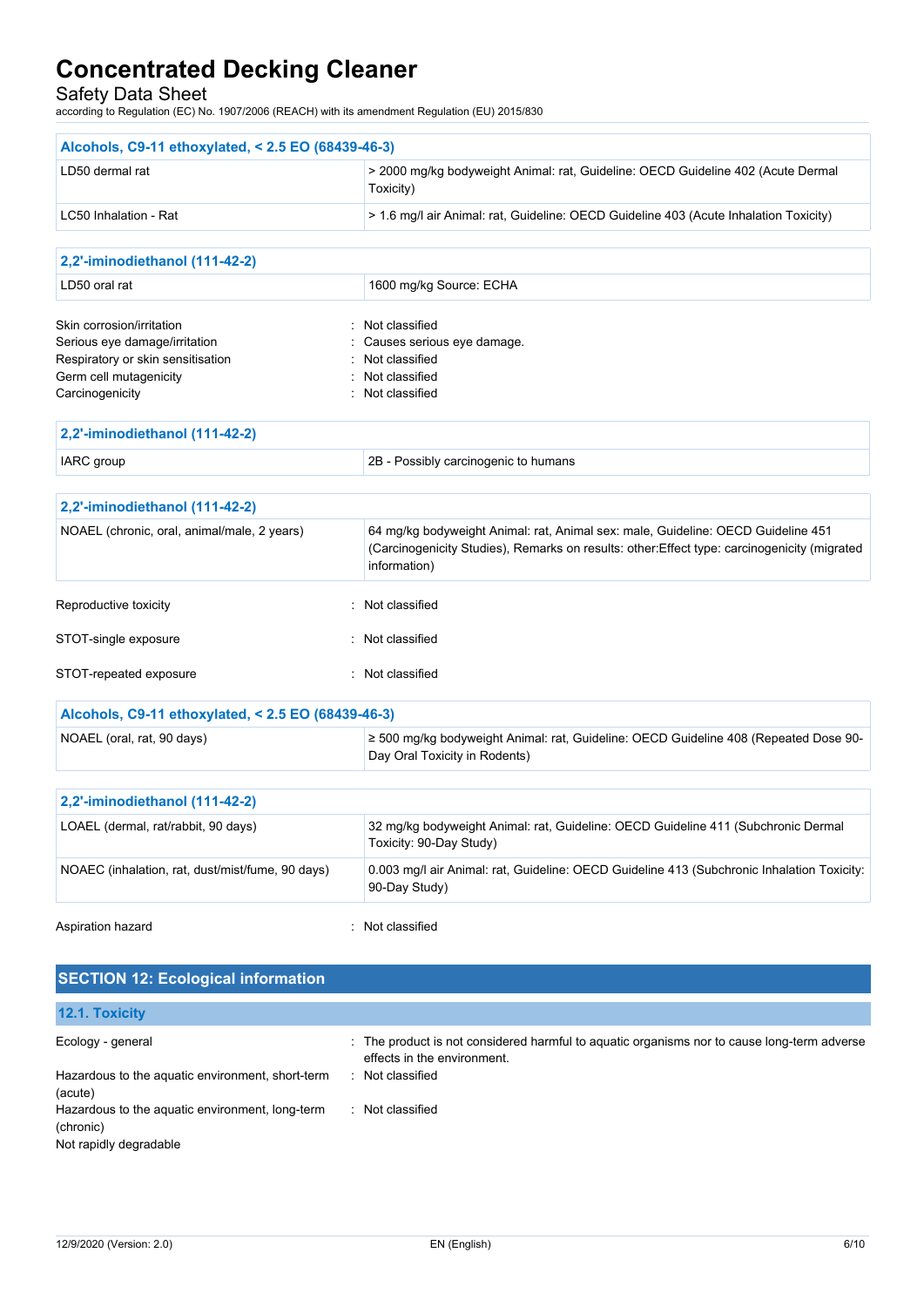Safety Data Sheet

according to Regulation (EC) No. 1907/2006 (REACH) with its amendment Regulation (EU) 2015/830

| Alcohols, C9-11 ethoxylated, < 2.5 EO (68439-46-3) |                                                                                                                                             |  |
|----------------------------------------------------|---------------------------------------------------------------------------------------------------------------------------------------------|--|
| LC50 fish 1                                        | 5 - 7 mg/l Test organisms (species): Oncorhynchus mykiss (previous name: Salmo<br>qairdneri)                                                |  |
| EC50 Daphnia 1                                     | 2.5 mg/l Test organisms (species): Daphnia magna                                                                                            |  |
| EC50 96h algae (1)                                 | 1.4 mg/l Test organisms (species): Pseudokirchneriella subcapitata (previous names:<br>Raphidocelis subcapitata, Selenastrum capricornutum) |  |

| 2,2'-iminodiethanol (111-42-2) |                                                                                                                                             |
|--------------------------------|---------------------------------------------------------------------------------------------------------------------------------------------|
| EC50 Daphnia 1                 | 30.1 mg/l Test organisms (species): Ceriodaphnia dubia                                                                                      |
| EC50 Daphnia 2                 | 89.9 mg/l Test organisms (species): Ceriodaphnia dubia                                                                                      |
| EC50 72h algae (1)             | 9.5 mg/l Test organisms (species): Pseudokirchneriella subcapitata (previous names:<br>Raphidocelis subcapitata, Selenastrum capricornutum) |
| $EC50$ 72h algae $(2)$         | 2.7 mg/l Test organisms (species): Pseudokirchneriella subcapitata (previous names:<br>Raphidocelis subcapitata, Selenastrum capricornutum) |
| EC50 96h algae (1)             | 9.7 mg/l Test organisms (species): Pseudokirchneriella subcapitata (previous names:<br>Raphidocelis subcapitata, Selenastrum capricornutum) |
| $EC50$ 96h algae $(2)$         | 2 mg/l Test organisms (species): Pseudokirchneriella subcapitata (previous names:<br>Raphidocelis subcapitata, Selenastrum capricornutum)   |
| LOEC (chronic)                 | 1.56 mg/l Test organisms (species): Daphnia magna Duration: '21 d'                                                                          |
| NOEC (chronic)                 | 0.78 mg/l Test organisms (species): Daphnia magna Duration: '21 d'                                                                          |
| NOEC chronic fish              | > 1 mg/l Test organisms (species): other: freshwater fish                                                                                   |

# **12.2. Persistence and degradability**

### No additional information available

| 12.3. Bioaccumulative potential                                         |                   |  |
|-------------------------------------------------------------------------|-------------------|--|
| 2,2'-iminodiethanol (111-42-2)                                          |                   |  |
| $-1$ 43 Source: ICSC<br>Partition coefficient n-octanol/water (Log Pow) |                   |  |
| 12.4. Mobility in soil                                                  |                   |  |
| 2,2'-iminodiethanol (111-42-2)                                          |                   |  |
| Mobility in soil                                                        | 1-10 Source: ECHA |  |
| 12.5. Results of PBT and vPvB assessment                                |                   |  |

No additional information available

**12.6. Other adverse effects**

No additional information available

| <b>SECTION 13: Disposal considerations</b>                                                                                                                   |                                                                                                                                                                                                                                                                                                                                       |
|--------------------------------------------------------------------------------------------------------------------------------------------------------------|---------------------------------------------------------------------------------------------------------------------------------------------------------------------------------------------------------------------------------------------------------------------------------------------------------------------------------------|
| 13.1. Waste treatment methods                                                                                                                                |                                                                                                                                                                                                                                                                                                                                       |
| Regional legislation (waste)<br>Waste treatment methods<br>Product/Packaging disposal recommendations<br>Additional information<br>Ecology - waste materials | : Disposal must be done according to official regulations.<br>: Dispose of contents/container in accordance with licensed collector's sorting instructions.<br>: a hazardous or special waste collection point.<br>: Clean up even minor leaks or spills if possible without unnecessary risk.<br>: Avoid release to the environment. |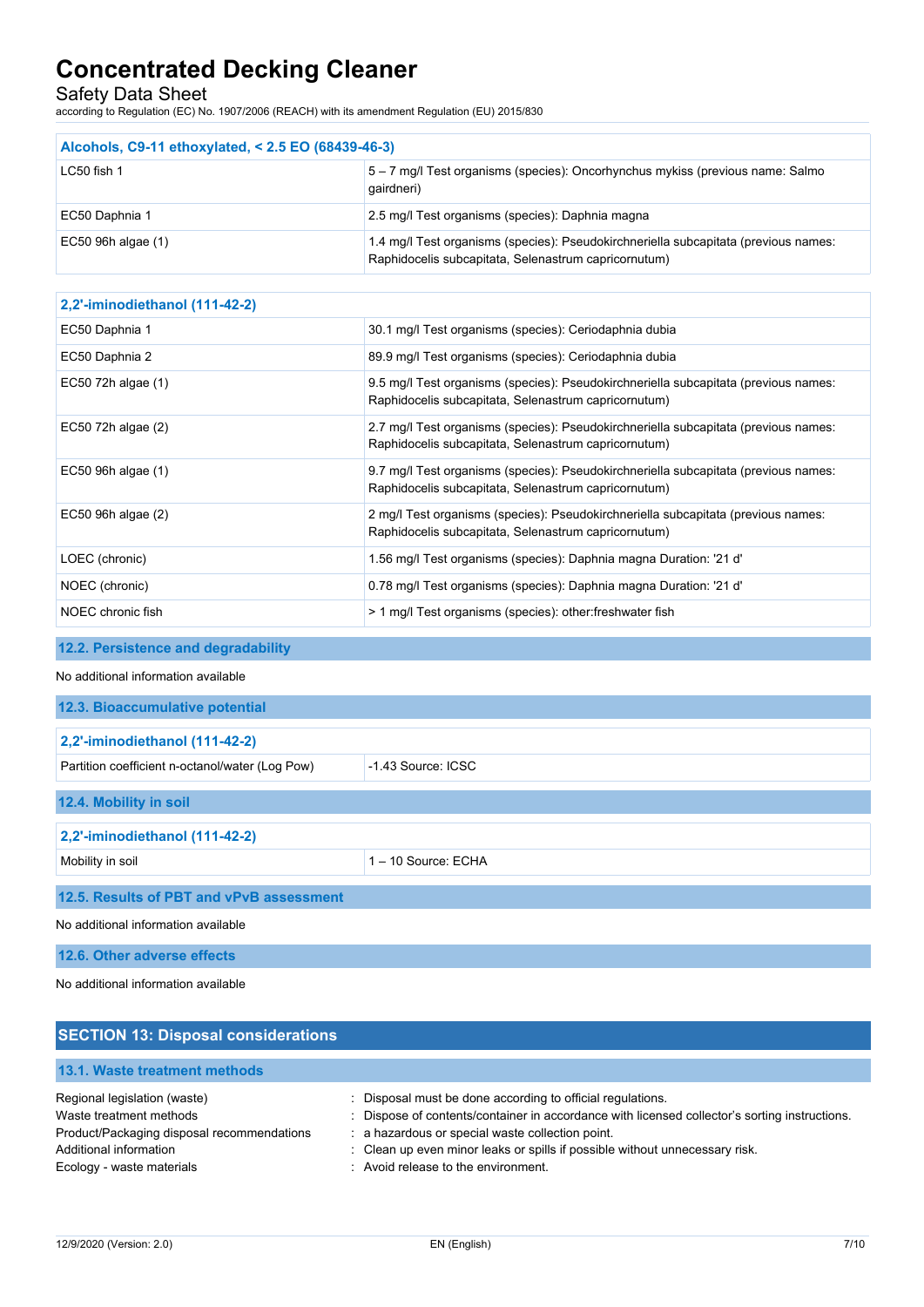## Safety Data Sheet

according to Regulation (EC) No. 1907/2006 (REACH) with its amendment Regulation (EU) 2015/830

| In accordance with ADR / RID / IMDG / IATA / ADN |               |               |               |               |
|--------------------------------------------------|---------------|---------------|---------------|---------------|
| <b>ADR</b>                                       | <b>IMDG</b>   | <b>IATA</b>   | <b>ADN</b>    | <b>RID</b>    |
| 14.1. UN number                                  |               |               |               |               |
| Not regulated                                    | Not regulated | Not regulated | Not regulated | Not regulated |
| 14.2. UN proper shipping name                    |               |               |               |               |
| Not regulated                                    | Not regulated | Not regulated | Not regulated | Not regulated |
| 14.3. Transport hazard class(es)                 |               |               |               |               |
| Not regulated                                    | Not regulated | Not regulated | Not regulated | Not regulated |
| 14.4. Packing group                              |               |               |               |               |
| Not regulated                                    | Not regulated | Not regulated | Not regulated | Not regulated |
| 14.5. Environmental hazards                      |               |               |               |               |
| Not regulated                                    | Not regulated | Not regulated | Not regulated | Not regulated |

## **14.6. Special precautions for user**

**Overland transport** Not regulated **Transport by sea** Not regulated **Air transport** Not regulated **Inland waterway transport** Not regulated **Rail transport** Not regulated

**14.7. Transport in bulk according to Annex II of Marpol and the IBC Code**

Not applicable

# **SECTION 15: Regulatory information**

**15.1. Safety, health and environmental regulations/legislation specific for the substance or mixture**

### **15.1.1. EU-Regulations**

The following restrictions are applicable according to Annex XVII of the REACH Regulation (EC) No 1907/2006:

| Reference code   Applicable on |                                                                                                     | Entry title or description                                                                                                                                                                                                                                                                                                 |
|--------------------------------|-----------------------------------------------------------------------------------------------------|----------------------------------------------------------------------------------------------------------------------------------------------------------------------------------------------------------------------------------------------------------------------------------------------------------------------------|
| 3(b)                           | Concentrated Decking Cleaner ; Alcohols,<br>C9-11 ethoxylated, $< 2.5$ EO ; 2.2'-<br>iminodiethanol | Substances or mixtures fulfilling the criteria for any of the following hazard classes<br>or categories set out in Annex I to Regulation (EC) No 1272/2008: Hazard classes<br>3.1 to 3.6, 3.7 adverse effects on sexual function and fertility or on development,<br>3.8 effects other than narcotic effects, 3.9 and 3.10 |

Contains no substance on the REACH candidate list

Contains no REACH Annex XIV substances

Contains no substance subject to Regulation (EU) No 649/2012 of the European Parliament and of the Council of 4 July 2012 concerning the export and import of hazardous chemicals.

Contains no substance subject to Regulation (EU) No 2019/1021 of the European Parliament and of the Council of 20 June 2019 on persistent organic pollutants

### **15.1.2. National regulations**

No additional information available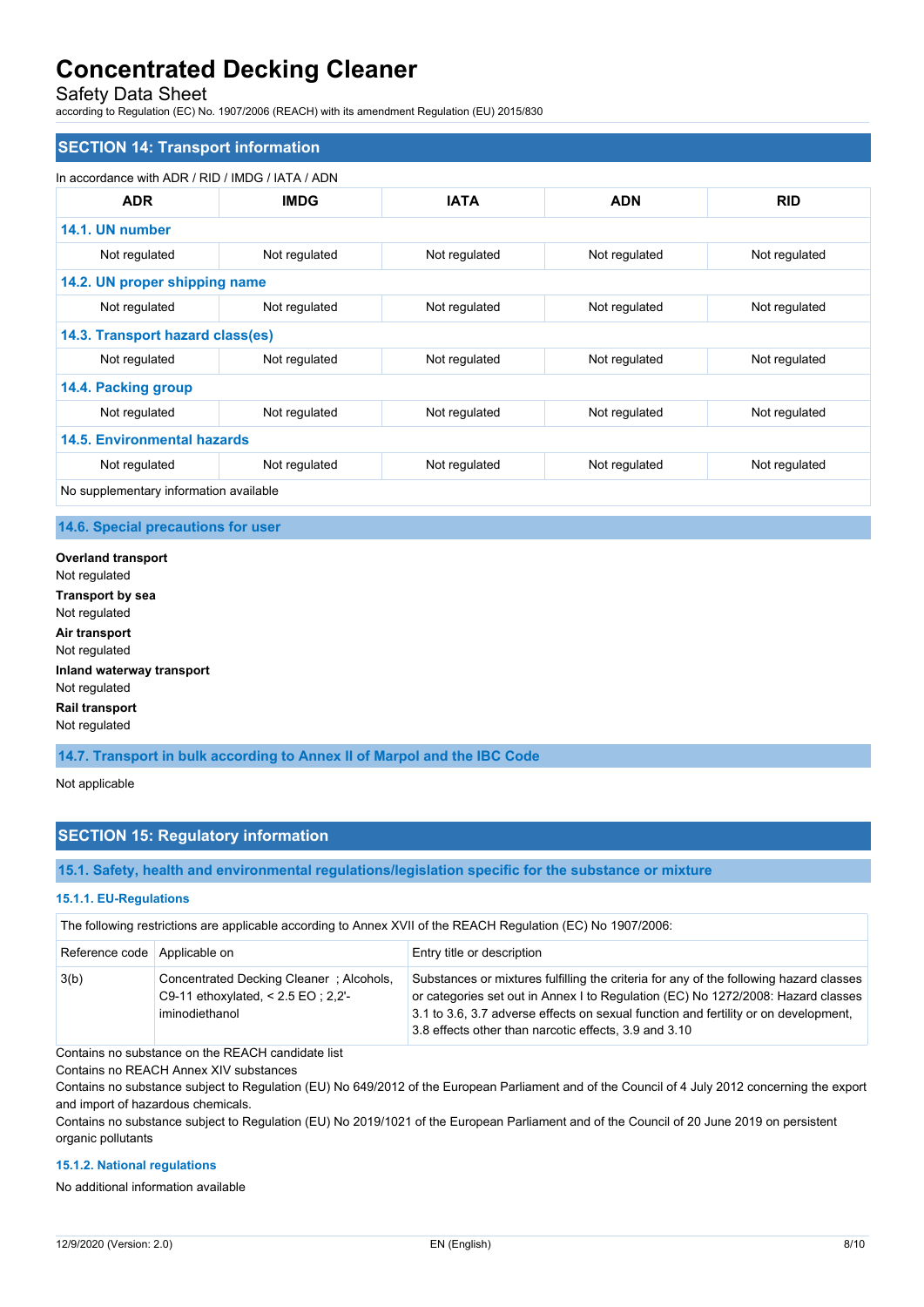Safety Data Sheet

according to Regulation (EC) No. 1907/2006 (REACH) with its amendment Regulation (EU) 2015/830

# **15.2. Chemical safety assessment**

No chemical safety assessment has been carried out

# **SECTION 16: Other information Indication of changes:** Modified. **Section Changed item Change Comments** 1.3 Additional information Modified

| <b>Abbreviations and acronyms:</b> |                                                                                                   |
|------------------------------------|---------------------------------------------------------------------------------------------------|
| <b>ADN</b>                         | European Agreement concerning the International Carriage of Dangerous Goods by Inland Waterways   |
| <b>ADR</b>                         | European Agreement concerning the International Carriage of Dangerous Goods by Road               |
| <b>ATE</b>                         | <b>Acute Toxicity Estimate</b>                                                                    |
| <b>BLV</b>                         | Biological limit value                                                                            |
| CAS-No.                            | Chemical Abstract Service number                                                                  |
| <b>CLP</b>                         | Classification Labelling Packaging Regulation; Regulation (EC) No 1272/2008                       |
| <b>DMEL</b>                        | Derived Minimal Effect level                                                                      |
| <b>DNEL</b>                        | Derived-No Effect Level                                                                           |
| <b>EC50</b>                        | Median effective concentration                                                                    |
| EC-No.                             | European Community number                                                                         |
| EN                                 | European Standard                                                                                 |
| <b>IATA</b>                        | International Air Transport Association                                                           |
| <b>IMDG</b>                        | International Maritime Dangerous Goods                                                            |
| <b>LC50</b>                        | Median lethal concentration                                                                       |
| LD50                               | Median lethal dose                                                                                |
| <b>LOAEL</b>                       | Lowest Observed Adverse Effect Level                                                              |
| <b>NOAEC</b>                       | No-Observed Adverse Effect Concentration                                                          |
| <b>NOAEL</b>                       | No-Observed Adverse Effect Level                                                                  |
| <b>NOEC</b>                        | No-Observed Effect Concentration                                                                  |
| <b>OEL</b>                         | Occupational Exposure Limit                                                                       |
| <b>PBT</b>                         | <b>Persistent Bioaccumulative Toxic</b>                                                           |
| <b>PNEC</b>                        | <b>Predicted No-Effect Concentration</b>                                                          |
| <b>REACH</b>                       | Registration, Evaluation, Authorisation and Restriction of Chemicals Regulation (EC) No 1907/2006 |
| <b>RID</b>                         | Regulations concerning the International Carriage of Dangerous Goods by Rail                      |
| <b>SDS</b>                         | Safety Data Sheet                                                                                 |
| vPvB                               | Very Persistent and Very Bioaccumulative                                                          |
| <b>WGK</b>                         | <b>Water Hazard Class</b>                                                                         |